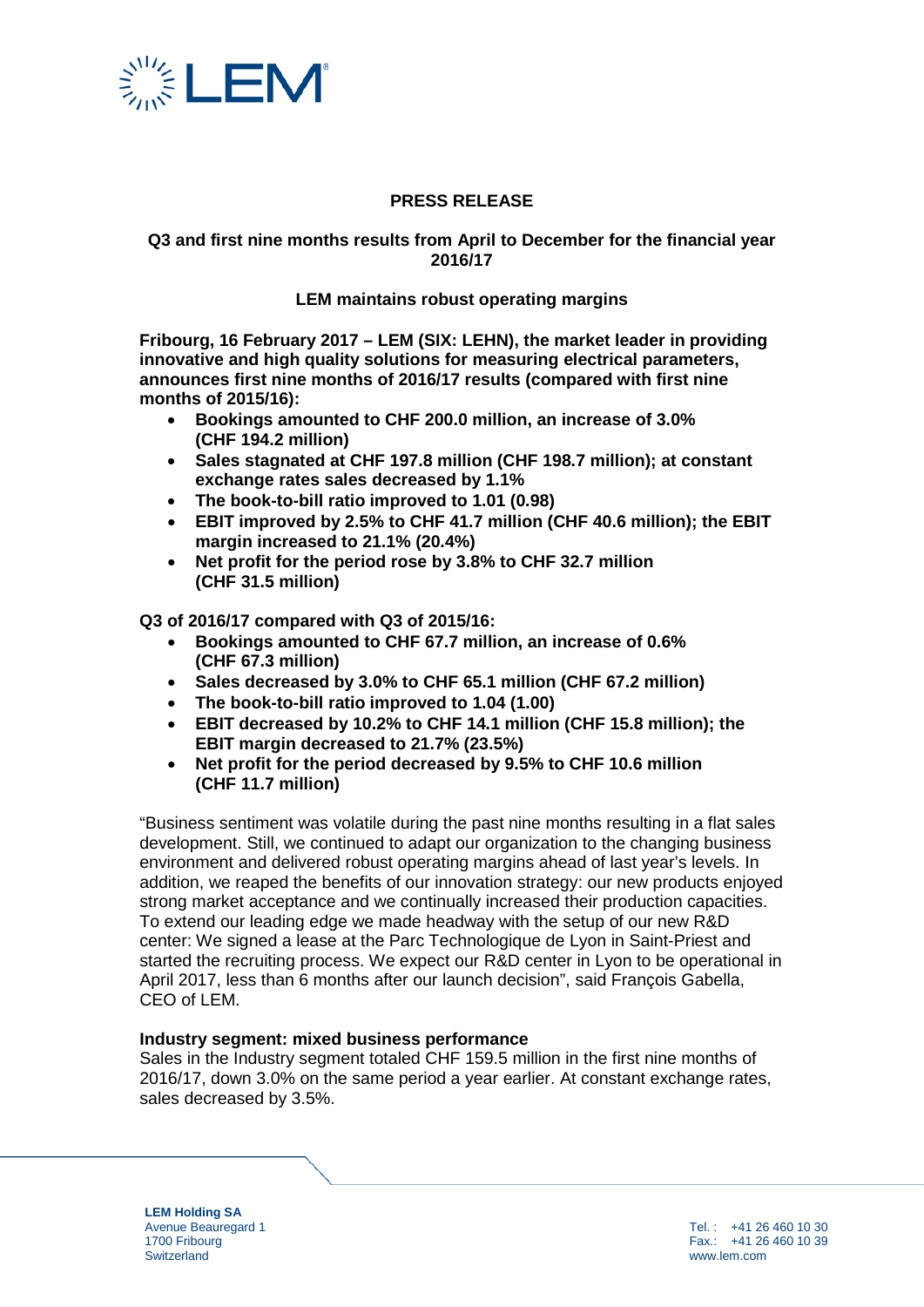

Sales in China slowed (-8%), while the rest of Asia showed a dynamic sales growth (+6%). The robust US economy supported LEM's sales in North America (+10%), but sales in Europe (-6%) were affected by a weak renewable energies market.

EBIT decreased from CHF 33.7 million for the first nine months of 2015/16 to CHF 32.4 million in 2016/17. The EBIT margin decreased slightly from 20.5% to 20.3%.

- Sales in the drives & welding business grew by 9% compared with the first nine months of 2015/16. LEM gained market share thanks to new products and achieved higher sales in all regions.
- The renewable energies & power supplies business remained volatile. Sales slowed by 12% with all regions being affected.
- The traction business slowed by 13%. LEM observed increasing reluctance for investments in rail infrastructure globally, a situation that may persist for a prolonged period.
- In the project driven high-precision business sales decreased by 3%. Activity in North America (medical market) remained strong while most other regions weakened.

## **Automotive segment: strong green cars business**

Sales in the Automotive segment for the first nine months of 2016/17 reached CHF 38.2 million, up 11.5% on the same period of 2015/16. At constant exchange rates, sales increased by 10.3%. Most regions contributed to the sales growth.

EBIT for the first nine months of 2016/17 increased by 33.1% to CHF 9.2 million thanks to additional volumes, favorable product mix and continued successes in the Chinese green cars business. Going forward LEM expects increasing competitive pressure as this growing market attracts interest from players inside and outside the Automotive industry.

- In the conventional cars business, sales decreased by 7%. A weaker US car market with year-end stock level adjustments affected LEM's sales.
- Sales in the green cars business increased by 64%. Reduction of government subsidies in China slowed growth rates in the Chinese green cars market in the course of Q3 of 2016/17. Activity in Europe picked up.

## **Outlook**

LEM expects a stable business development for Q4 of 2016/17. Seasonality might influence sales in China (Chinese New Year). Customers are likely to remain cautious, maintaining their short-term ordering policy.

For the full financial year 2016/17, Management confirms its sales forecasts of CHF 260–270 million; this compares with CHF 261.5 million for full-year 2015/16. The EBIT margin is expected to be above 20%.

**LEM Holding SA** Avenue Beauregard 1 1700 Fribourg **Switzerland**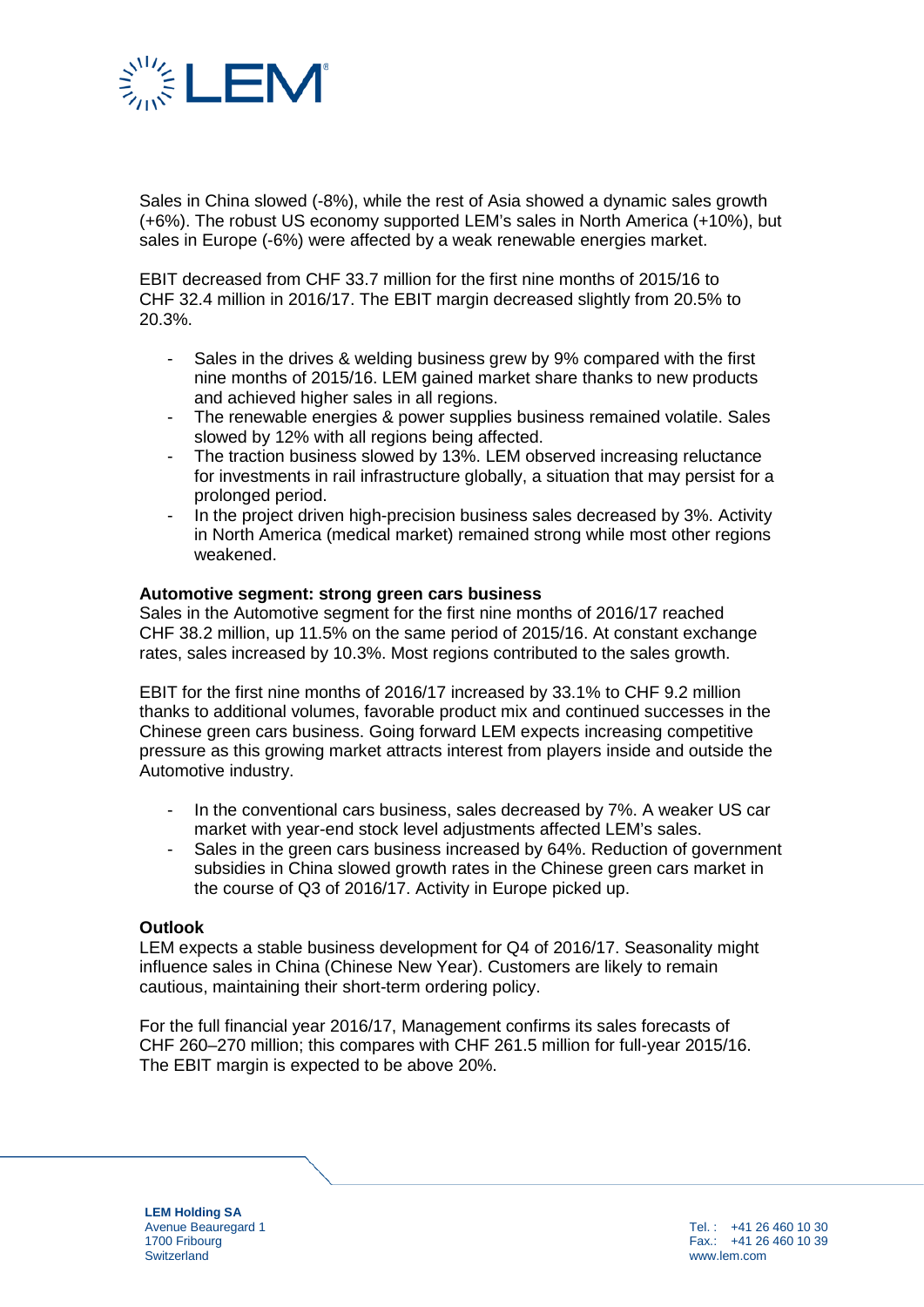

# **Media, investors and analyst conference call and webcast**

François Gabella, CEO, and Andrea Borla, CFO, will provide a detailed presentation of the Q3 and first nine months of 2016/17 results today at 10:00 CET at a media, investors and analyst conference call.

Dial in details are:<br>+41 (0)58 310 50 00 Switzerland & Europe +44 (0)203 059 58 62 UK +1 (1)631 570 56 13 USA

The conference call will simultaneously be webcast. Please follow the instructions in the following link: <http://services.choruscall.eu/links/lem170216.html> The link to the webcast and the presentation slides are available on the LEM website [\(www.lem.com\)](http://www.lem.com/), where the webcast will later be archived.

#### **Financial calendar**

*The financial year runs from 1 April to 31 March* 23 May 2017\* 29 June 2017\* 4 July 2017\* 6 July 2017\* Year-end results 2016/17 Ordinary General Meeting of Shareholders for the financial year 2016/17 Dividend ex-date Dividend payment date

\* New dates

## **LEM – At the heart of power electronics**

LEM is the market leader in providing innovative and high quality solutions for measuring electrical parameters. Its core products - current and voltage transducers are used in a broad range of applications in drives & welding, renewable energies & power supplies, traction, high precision, conventional and green cars businesses. LEM's strategy is to exploit the intrinsic strengths of its core business, and to develop opportunities in existing and new markets with new applications. LEM is a mid-size, global company with approximately 1'400 employees worldwide. It has production plants in Beijing (China), Geneva (Switzerland), Sofia (Bulgaria) and Tokyo (Japan). With regional sales offices near its customers' locations, the company is able to offer a seamless service around the globe. LEM has been listed on the SIX Swiss Exchange since 1986; the company's ticker symbol is LEHN. [www.lem.com](http://www.lem.com/)

# **For further information please contact**

Andrea Borla (CFO) Phone: +41 22 706 1250 Email: [investor@lem.com](mailto:investor@lem.com)

**LEM Holding SA** Avenue Beauregard 1 1700 Fribourg **Switzerland**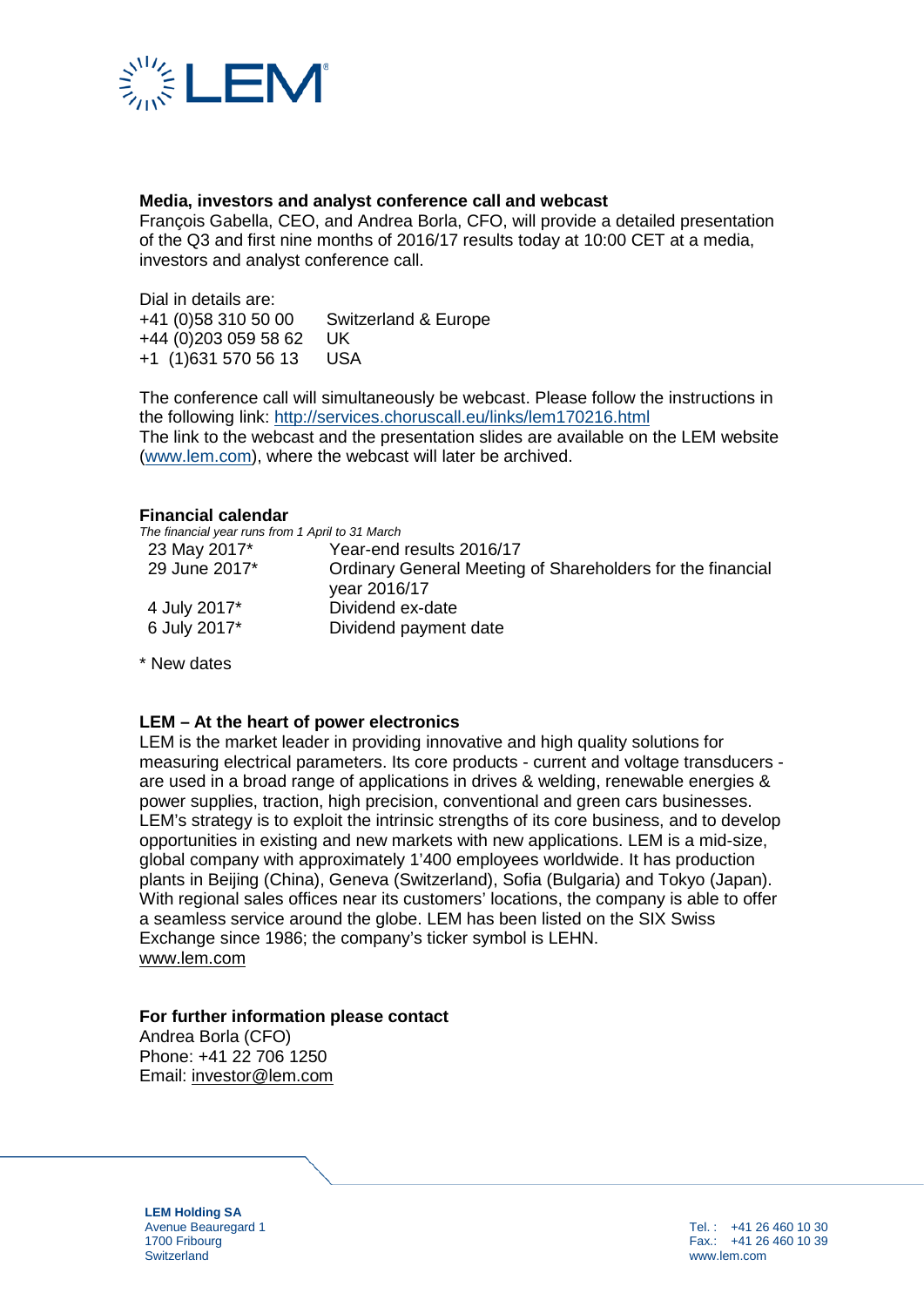

# **Appendix:**

# **Key figures**

| In CHF millions    | 2015/16        |                |                | 2016/17 |      |      | Change         |          |              |
|--------------------|----------------|----------------|----------------|---------|------|------|----------------|----------|--------------|
|                    |                |                |                |         |      |      |                |          |              |
| Orders received    | Q <sub>1</sub> | Q2             | Q <sub>3</sub> | Q4      | Q1   | Q2   | Q <sub>3</sub> | Q3 to Q3 | $Q3$ to $Q2$ |
| Industry segment   | 50.9           | 52.8           | 53.2           | 50.8    | 52.7 | 53.5 | 55.4           | $+4.2%$  | $+3.6%$      |
| Automotive segment | 10.0           | 13.3           | 14.1           | 11.5    | 12.5 | 13.6 | 12.3           | $-13.0%$ | $-10.0%$     |
| <b>Total LEM</b>   | 60.9           | 66.0           | 67.3           | 62.3    | 65.2 | 67.1 | 67.7           | $+0.6%$  | $+0.8%$      |
|                    |                |                |                |         |      |      |                |          |              |
| Book-to-bill ratio | Q <sub>1</sub> | Q <sub>2</sub> | Q <sub>3</sub> | Q4      | Q1   | Q2   | Q <sub>3</sub> | Q3 to Q3 | $Q3$ to $Q2$ |
| Industry segment   | 0.98           | 0.91           | 0.98           | 1.00    | 0.96 | 1.03 | 1.06           | $+7.4%$  | $+2.7%$      |
| Automotive segment | 1.06           | 1.12           | 1.08           | 0.96    | 1.05 | 1.00 | 0.97           | $-10.3%$ | $-2.7%$      |
| <b>Total LEM</b>   | 0.99           | 0.94           | 1.00           | 0.99    | 0.97 | 1.02 | 1.04           | $+3.7%$  | $+1.7%$      |
|                    |                |                |                |         |      |      |                |          |              |
| <b>Sales</b>       | Q <sub>1</sub> | Q2             | Q <sub>3</sub> | Q4      | Q1   | Q2   | Q <sub>3</sub> | Q3 to Q3 | $Q3$ to $Q2$ |
| Industry segment   | 52.1           | 58.2           | 54.2           | 50.7    | 54.9 | 52.1 | 52.5           | $-3.0%$  | $+0.9%$      |
| Automotive segment | 9.4            | 11.8           | 13.0           | 12.0    | 12.0 | 13.6 | 12.6           | $-3.0%$  | $-7.5%$      |
| <b>Total LEM</b>   | 61.5           | 70.0           | 67.2           | 62.7    | 66.9 | 65.7 | 65.1           | $-3.0%$  | $-0.9%$      |
|                    |                |                |                |         |      |      |                |          |              |
| <b>EBIT</b>        | Q <sub>1</sub> | Q2             | Q <sub>3</sub> | Q4      | Q1   | Q2   | Q <sub>3</sub> | Q3 to Q3 | $Q3$ to $Q2$ |
| Industry segment   | 9.2            | 12.1           | 12.5           | 9.3     | 10.6 | 10.4 | 11.4           | $-8.5%$  | $+10.0%$     |
| Automotive segment | 1.4            | 2.3            | 3.3            | 3.0     | 2.8  | 3.7  | 2.7            | $-16.5%$ | $-26.6%$     |
| <b>Total LEM</b>   | 10.5           | 14.4           | 15.8           | 12.3    | 13.4 | 14.1 | 14.1           | $-10.2%$ | $+0.3%$      |